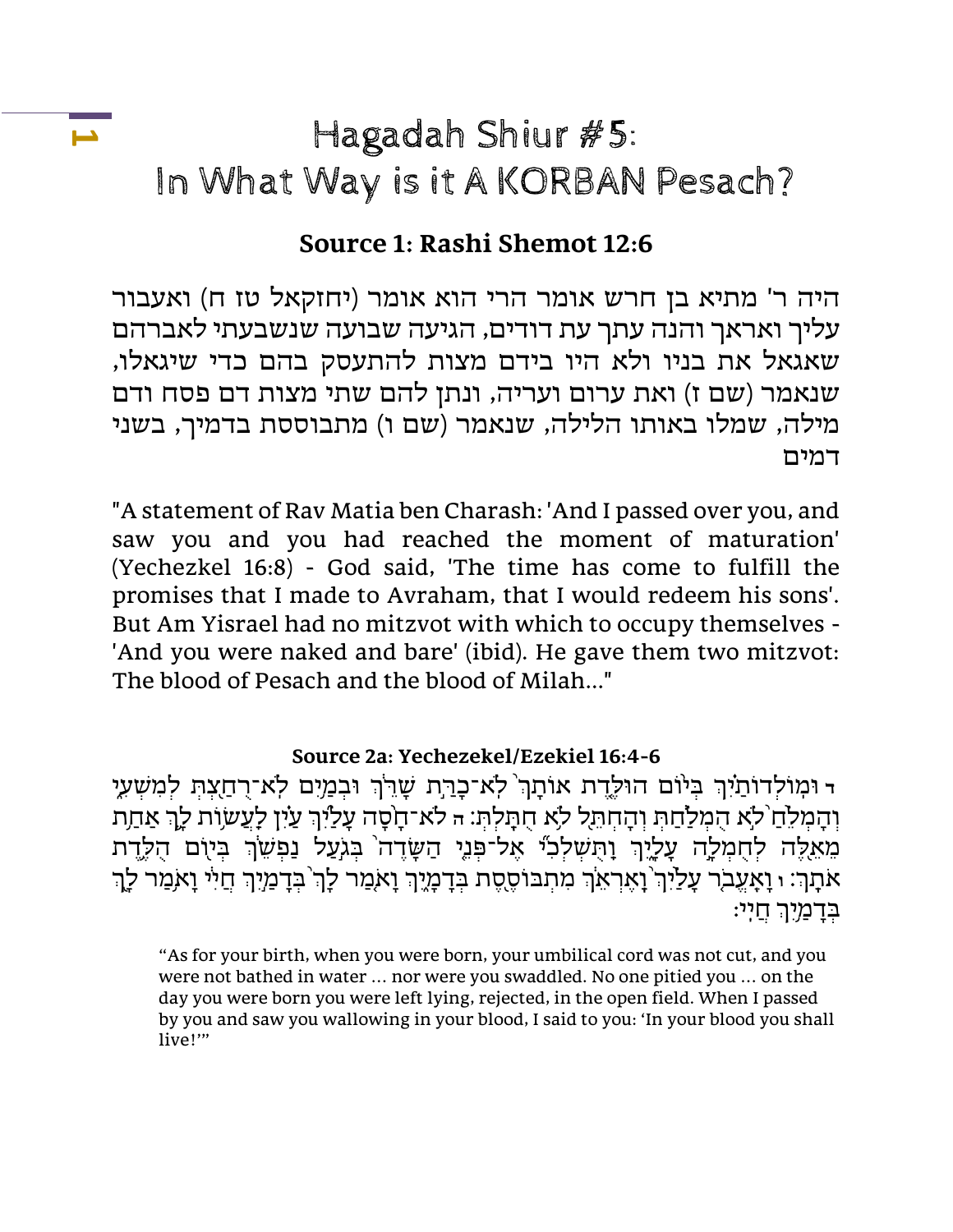# **How is the concept of "wallowing in your blood" understood in its original context?**

# **2b) Rav David Kimchi – "Radak"**

**ואראך מתבוססת בדמיך** - מתגואלת בדמי הלידה והמשל **שהיו מתבוססים בטיט והוא החמר שהיו עושים ממנו הלבנים ולא היה להם פנאי לנקות עצמן ממנו** כי תמיד היו מכריחי' אותם לעשות הלבנים יום יום לא ישבותו:

בדמיך חיי - **לא תראו שתמותו מתוך כובד העבודה הזאת אלא עם כל זה הטנוף והלכלוך וכובד העבוד' תחיו ותרבו כצמח השדה**:

# **What created such a dire situation?**

### **Source 3: Yechezkel Ch. 20**

ד הַתִשְׁפֹּט אֹתַם הֲתִשְׁפּוֹט בֵּן־אַדָם אֶת־תִּוֹעֲבֹת אֲבוֹתָם הִוֹדִיעָם: הּ וְאָמַרִת*ַ* אֲלֵיהֵם כְּה־אָמַר אֲדֹנָי יִהוְה בִיּוֹם בָּחֲרִי בִיִשְרָאֵל וָאֲשֶׂא יַדִי לְזֶרַע בֵית יָעֲקֹב וָאוָדַע לָהֶם בְּאֶרֶץ מִצְרָיֶם וָאֵשָׂא יָדִי לָהֶם לֵאמֹר אֲנֶי יִהוָה אֱלְהֵיכָם: <sub>י</sub> בַּיִּוֹם הַהוֹּא נַשֲאתִי יַדִי ֹלַהֵם לְהִוֹצִיאַם מֵאֶרֵץ מִצְרֵיֶם אֱל־אֶרֶץ אֲשֶׁר־תַּרְתִּי לַהֶם זַבְת חָלָב<sup>י</sup>וּדִבַשׁ צִבְי הִיָא לִכָל־הָאֲרָצְוֹת: ז**ַןאמַר אֲלֶהֶם אִישׁ שְקוּצֵי עֵינָיו** הַ**שִׁלִּיכוּ** וּבְגִלּוּלֵי מִצְרַיֶם אֲל־תְּטַמַּאוּ אֲנִי יִהוַה אֵלְהֵיכָם: n וַיַּמְרוּ־בִי וְלֹא אֲבוּ לְשְׁמֹעַ אֵלַי אִיש אֵת־שִקוּצֵי עַינִיהֵם לֹא הִשְׁלִיכוּ וְאֵת־גִּלוּלֵי מִצְרַיֶם לֹא עָזֶבוּ וָאֹמַיׁ ֹלִשְׁפֹּךְ חֲמָתִי עֲלִיהֵם לִכְלִוֹת אַפִּי בָהֶם בְּתוֹךְ אֶרֶץ מִצְרָיִם:

"When I made myself known to them in the Land of Egypt ... I said to them, 'Cast away, every one of you the detestable things that you are drawn to, do not defile yourselves with the gods of Egypt.' But they defied me and refused to listen." (Ez. 20:4-8)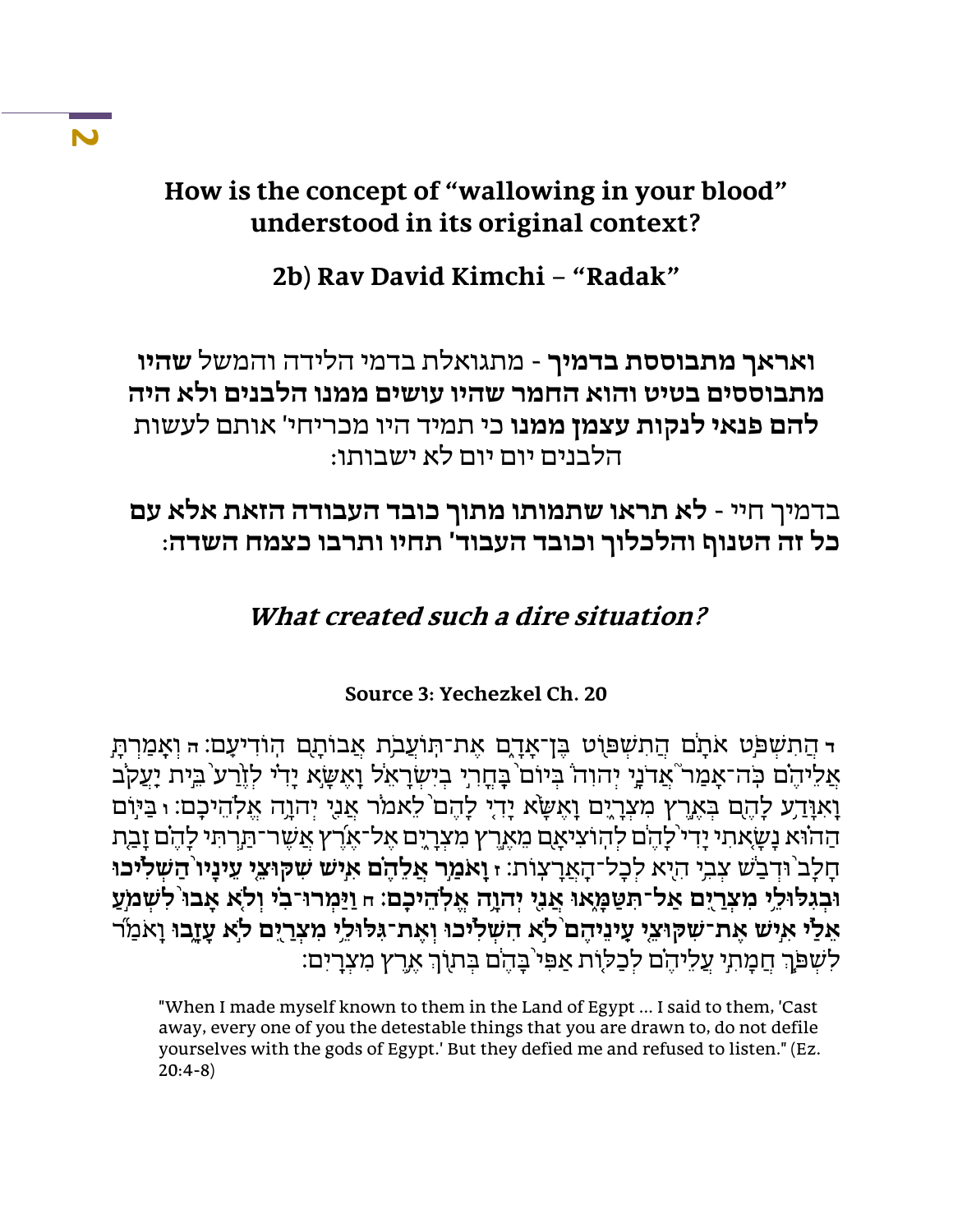# **Rashi describes the skipping over Jewish homes in Egypt**

ופסחתי מדלג היה מבתי ישראל לבתי מצרים, שהיו שרוים זה בתוך זה

"And I jumped over" – He skipped over the Jewish homes to the Egyptian homes, because they were living amongst one another

**Rav Alex Israel:**"….Let us just note something about the Midrashic reading of Yechezkel. Pay attention to the way in which the Midrash beautifully reverses the imagery of Yechezkel. In the Yechezkel story, God tells the child: "In your blood you will live!" The thrust of this comment is: **Despite your bloodied state, and your abandonment, you shall live and be healthy. But the Midrash skillfully re-reads and reverses the verse directing it in a new direction. The Midrash states: "BeDamayich Chayee!" – Through the blood (of Pesach and Mila) you will live – i.e. you shall merit life!** The blood is not the pathetic outcome of helplessness and tragic neglect, but rather, the key to a meaningful and optimistic future. The blood is the source of continued life.

### **Source 4: Rambam, Guide for the Perplexed:**

### **The Korban Pesach as the Trigger for Revitalizng Jewish Identity**

" We know that the Egyptian Kevatim would worship the Zodiac sign of the sheep (Aries). To this end, they banned the slaughter of sheep and despised sheep traders and shepherds (Ex.8:22,Bereshit 46:34 ) .... It was for this very reason that we were commanded to slaughter the Paschal lamb, daubing its blood - in Egypt - on the doorways, in full view. This was to cleanse ourselves of those (idolatrous) views and to publicise the very opposite; in order to internalise the notion that the very act that they (Egypt) expect to bring our destruction ( ie. the slaughter of the gods) will save us from destruction; 'And

#### **3**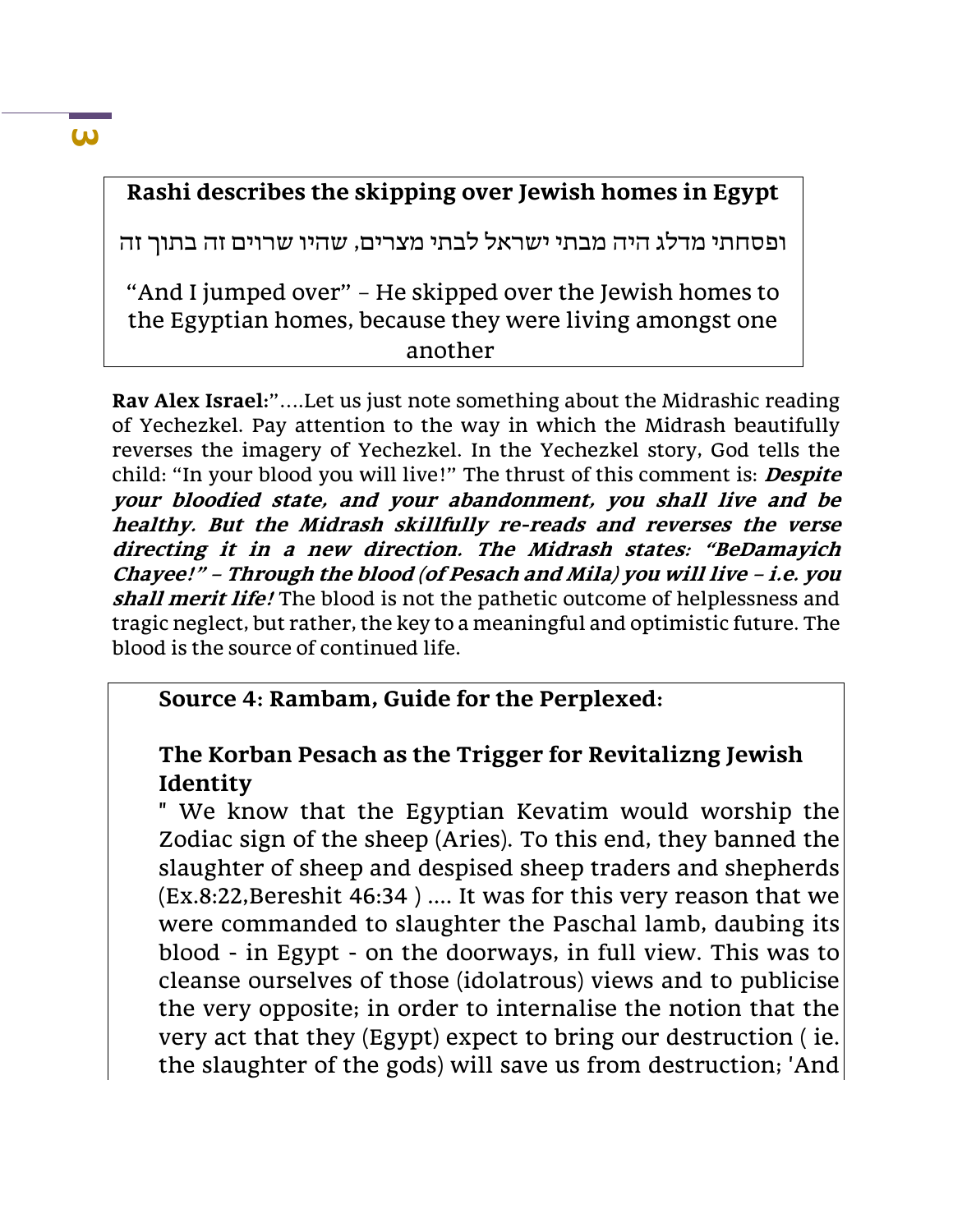the Lord will pass over the door and not let the destroyer enter and smite your home.'(12:23)"

#### **Source 5a) Shemot 12:21**

יִשְׂרָאֵל, עוֹשֵה לִכָל-זִקְנֵי יִשְׂרָאֵל, 21 Then Moses called for all the elders of ו ּי **מׁ ְׁשכו,ּ וּ ְׁקחוּ** לָכ ם ֹא מר ֲא ל הם: Israel, and said unto them: 'Draw out, and . צֹאן לְמִשְׁפְּחֹתֵיכֶם--וְשַׁחֲטוּ הַפְּסַח take you lambs according to your families, and kill the passover lamb.

#### **Source 5b) Shemot Rabba**

]כא[ משכו וקחו לכם. **משכו ידיכם מע"ז ואח"כ ושחטו הפסח** 

Additional notes on affirming Jewish identity in the Tanach… 1. When B'nei Yisrael enter into the land of Israel, they perform a national Milah ceremony, followed by Pesach. (See Sefer Yehoshua Ch.5).

2. Likewise as we have claimed, Pesach is about getting rid of Avoda Zara and commitment to God. When the kings of Israel (the good ones) wanted to purge the idolatry from the nation and to reaffirm commitment to Hashem, they chose the festival of Pesach to enact their policy of teshuva and eradication of avoda Zara. See Divrei Ha-yamim II, ch. 30: Chizkiyahu's teshuva programme takes place on Pesach, and see Divrei Hayamim II, ch. 35: King Yoshiayhu conducts a public Pesach celebration as part of his own process of renewal.

### **So it all seems to be about "Identifying as a Jew" – <sup>A</sup> recommitment!**

Why, then, do we call the Pesach a "Korban Pesach"? It's a feast celebrating Jewish identity!

**4**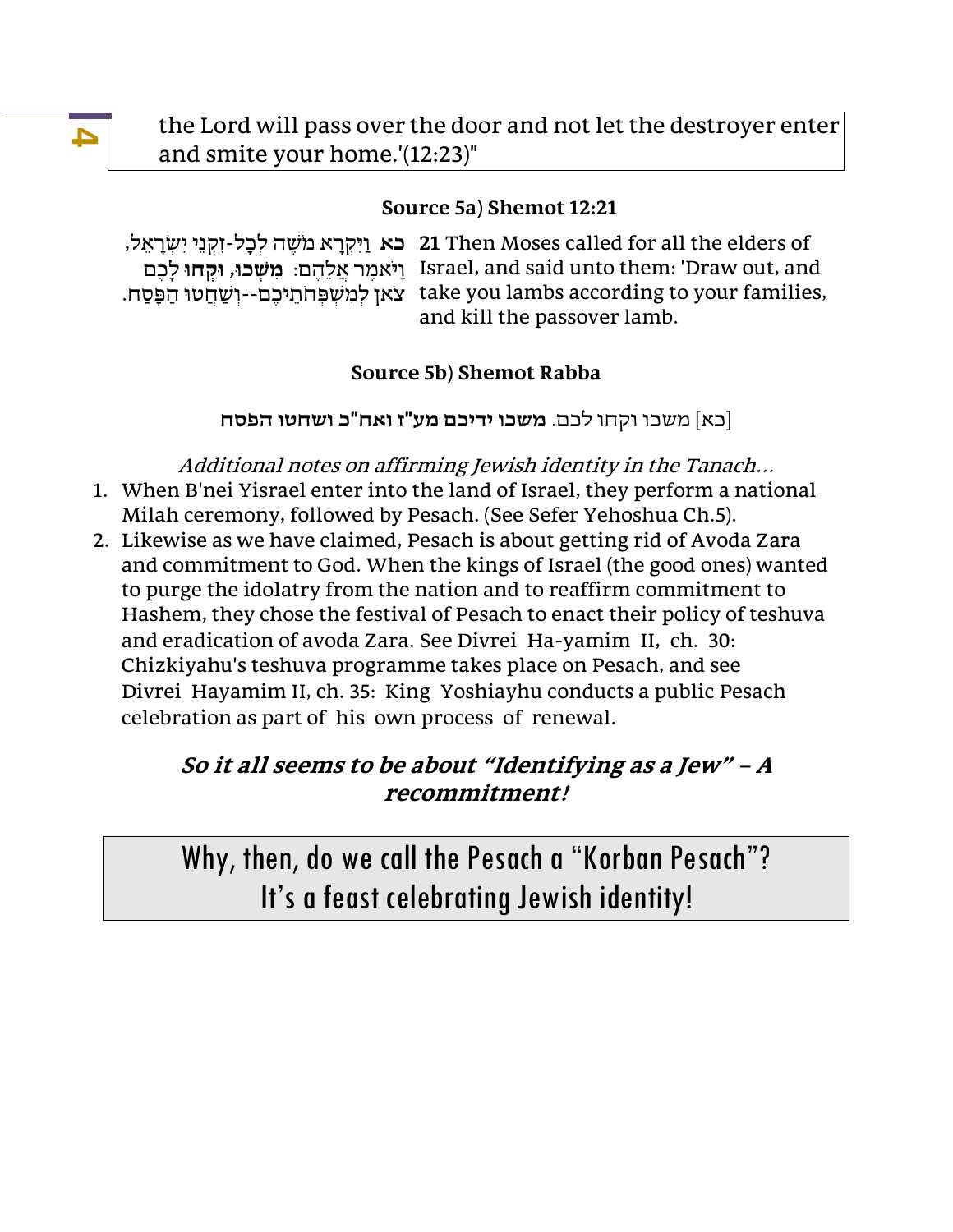# **Prerequisites of Korbanot/Sacrifices**

A) **The animal's blood is sprinkled or placed on the altar.** The underlying principle behind this requirement relates to the blood's status as the body's critical lifesource.

B) **Certain limbs of the animal's body ("emurin") are burnt on the altar.** Although only a small portion of the body must actually be placed on the altar (a fact which itself demonstrates the purely symbolic nature of this offering), the limbs selected by the Torah for this purpose are the choicest parts of the animal's meat.

- **Did the Pesach of the Jewish people in Mizraim have these components?**
- **Is the Pesach of Mizraim a family feast or a Korban?**
- **Merely a symbolic meal/act of "identifying" as a Jew?**

# **Pesach into the future- דורות פסח Source 6: Devarim Ch. 16**

| , שמוֹר, אֵת-חֹדֵשׁ הָאָבִיב, וְעָשִׂיתָ פֵּסַח, 1 Observe the month of Abib, and<br>keep the Passover unto the LORD לַיהוָה אֱלֹהֶיךְ: כִּי בְּחֹדֶשׁ הָאָבִיב, הוֹצִיאֲךָ | thy God; for in the month of Abib יְהוָה אֱלֹהֵיךְ מִמְצְרַיִם--לָיִלָה.<br>the LORD thy God brought thee<br>forth out of Egypt by night. |
|-----------------------------------------------------------------------------------------------------------------------------------------------------------------------------|-------------------------------------------------------------------------------------------------------------------------------------------|
| ב וַזָּבַחִתְּ פָּסַח לַיהוָה אֱלֹהֶיךָ, צֹאן וּבָקָר, 2 And thou shalt sacrifice the                                                                                       | Passover-offering unto the LORD בַּמַּקוֹם אֲשֶׁר-יִבְחַר יִהוָה, לְשַׁבֵּן שְׁמוֹ<br>thy God, of the flock and the herd, in              |

### **Сп**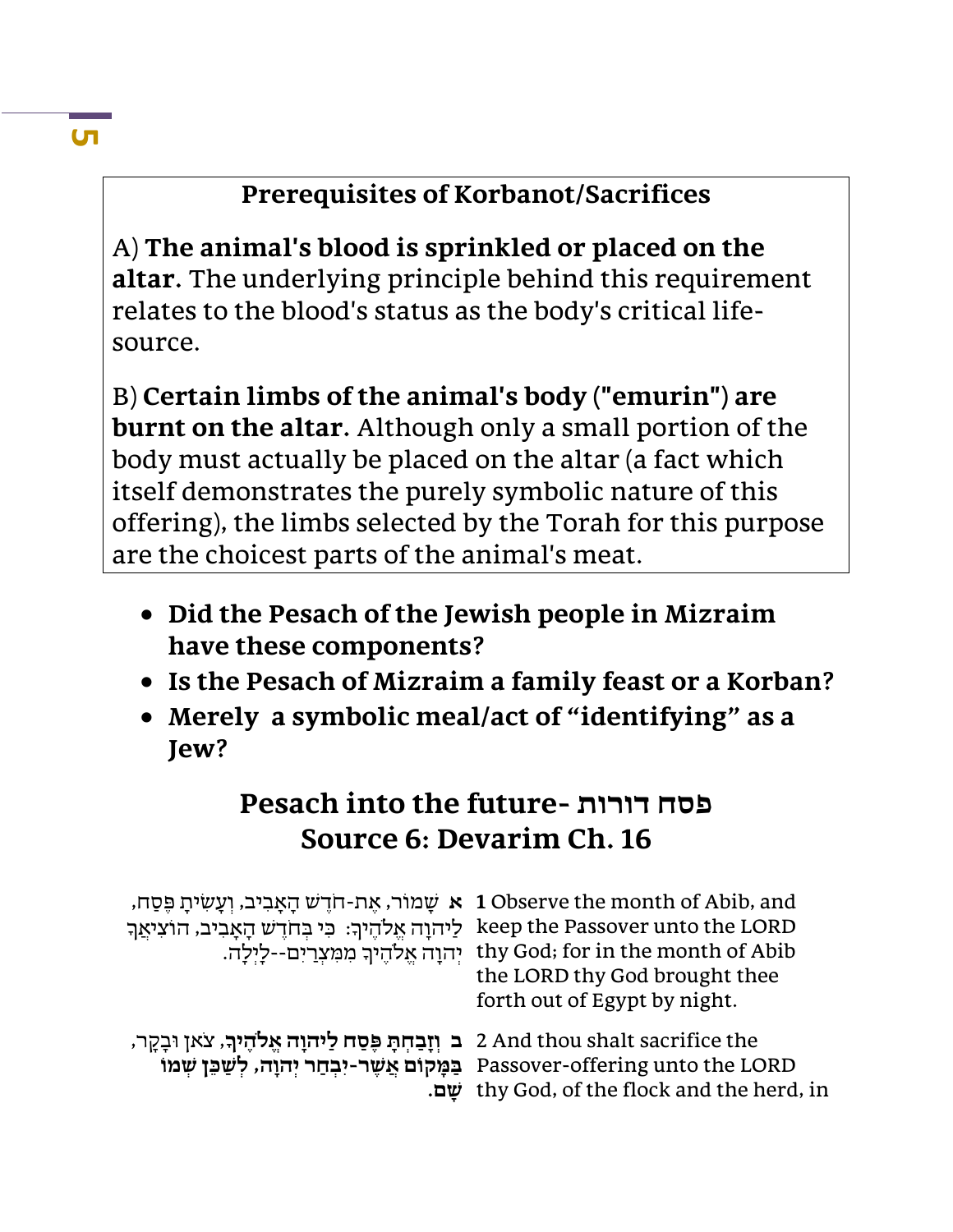|                                                                                                                                                                  | the place which the LORD shall<br>choose to cause His name to dwell<br>there.                                                                                                                                                                      |
|------------------------------------------------------------------------------------------------------------------------------------------------------------------|----------------------------------------------------------------------------------------------------------------------------------------------------------------------------------------------------------------------------------------------------|
| ד ולא-יֵרָאֶה לִךְ שָׁאר בִּכָל-גִּבְלִךְ, שִׁבְעַת<br>יָמִים; וִלֹא-יָלִין מִן-הַבָּשָׂר, אֲשֶׁר תִּזְבַּח<br>בַּעֲרֵב בַּיּוֹם הָרִאשׁוֹן--לַבֹּקֶר.           | 4 And there shall be no leaven seen<br>with thee in all they borders seven<br>days; neither shall any of the flesh,<br>which thou sacrificest the first day<br>at even, remain all night until the<br>morning.                                     |
| ה לא תוכל, לובח את-הפסח, באחד<br>שְׁעָרֶיךָ, אֲשֶׁר-יְהוָה אֱלֹהֶיךָ נֹתֵן לַךְ.                                                                                 | 5 Thou mayest not sacrifice the<br>Passover-offering within any of thy<br>gates, which the LORD thy God<br>giveth thee;                                                                                                                            |
| ו כי אם-אל-המקום אַשר-יִבחַר יִהוַה<br>אֱלֹהֶיךָ, לְשַׁבֵן שִׁמוֹ--שָם תִּזְבַּח אֵת-<br>ּהַפֶּסַח, בַעָרֶב: כִּבוֹא הַשֶּׁמֶשׁ, מוֹעֵד צֵאתִךְ<br>מִמְּצְרַיִם. | 6 but at the place which the LORD<br>thy God shall choose to cause His<br>name to dwell in, there thou shalt<br>sacrifice the passover-offering at<br>even, at the going down of the sun,<br>at the season that thou camest forth<br>out of Egypt. |
| ז וּבִשַׁלִתָּ, וְאָבַלְתָּ, בַּמָּקוֹם, אֲשֶׁר יִבְחַר<br>יִהוָה אֱלֹהֶיךָ בּוֹ; וּפָנִיתָ בַבֹּקֶר, וְהָלַכִתָּ<br>לאהליר.                                     | 7 And thou shalt roast and eat it in<br>the place which the LORD thy God<br>shall choose; and thou shalt turn in<br>the morning, and go unto thy tent                                                                                              |

### **Source 7 – Pesukim in Shemot & Vayikra: Even in Pesach Mizraim….** Shemot 12:5

|                                            | יִשְׁנָה, אֵ א אַה תַמִּים זָכָר בֶּן-שָׁנָה, א S Your lamb shall be without blemish, a male of |
|--------------------------------------------|-------------------------------------------------------------------------------------------------|
|                                            | the first year; ye shall take it from the sheep, or יְהִיֶה לָכֶם; מִן-הַבִּבָשִׂים             |
| from the goats; וּמִן-הָעִזִּים, תִּקְחוּ. |                                                                                                 |

Shemot 12:10

|                      | י ולא-תותירוּ ממנוּ, עַד- 10 And ye shall let nothing of it remain until the          |
|----------------------|---------------------------------------------------------------------------------------|
|                      | בְּקֶר; וְהַנֹּתָר מִמֶּנוּ עַד-בֹּקֶר, morning; but that which remaineth of it until |
| בַּאֵשׁ תִּשְׂרֹפוּ. | the morning ye shall burn with fire.                                                  |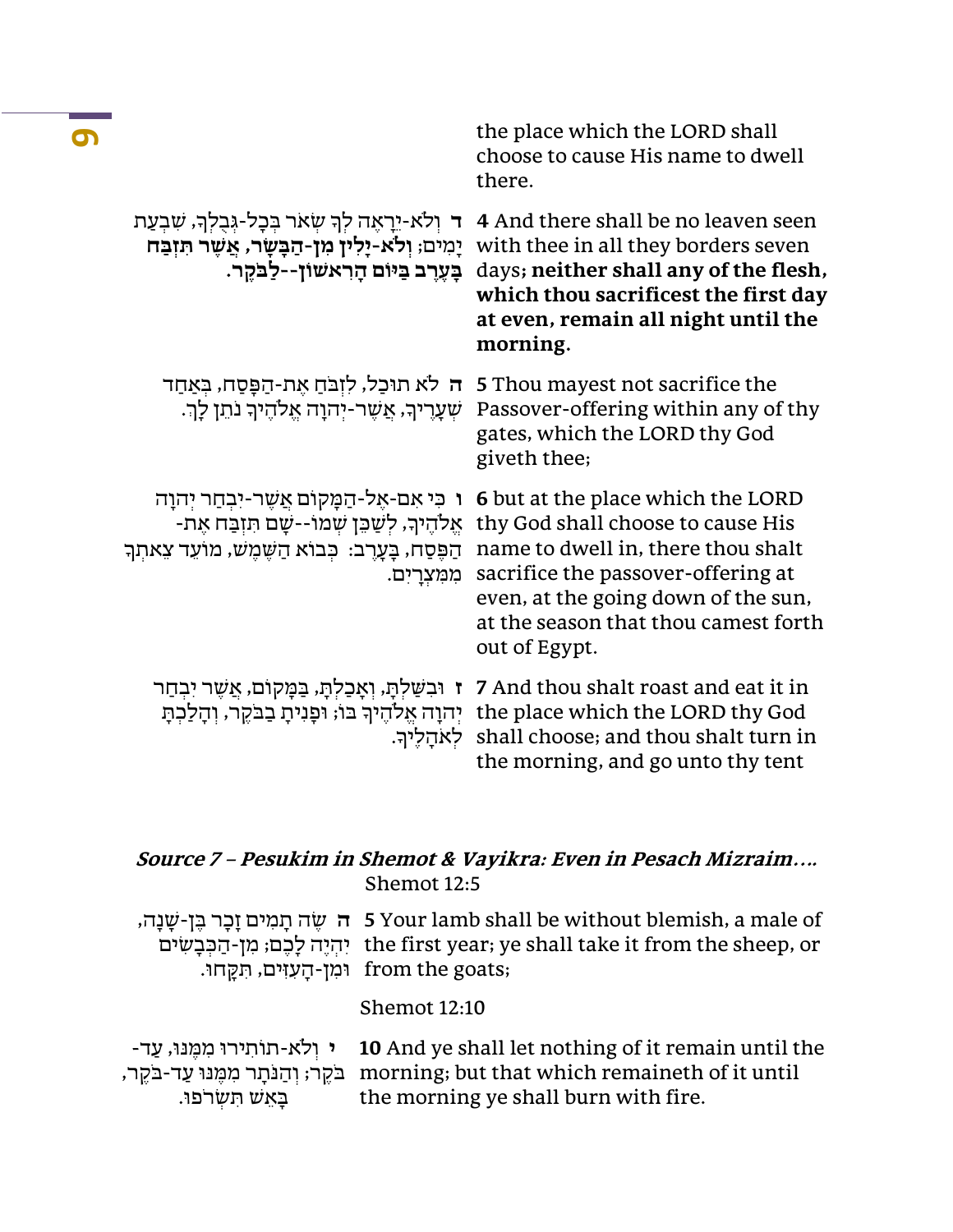#### Source 8: Shemot 12:9

**ט** א ל - תּ ֹאכְ לוּ מִ מּ נּוּ נָא, וּבָ ש ל **9** Eat not of it raw, nor sodden at all with , מִבְשָׁל בַּמַּיִם: כִּי אִם-צְלִי-אֵשׁ water, but roast with fire; its head with its . רֹאשׁוֹ עַל-כְּרָעָיו וְעַל-קִרְבּוֹ legs and with the inwards thereof.

#### **Compare to ….Vayikra 4:11 – Korban Chatat**

**יא** וְ א ת-עוֹר ה פּ ָר וְ א ת - כָּל- **11** But the skin of the bullock, and all its ּ בְּשֶׂרוֹ, עַל-רֹאשׁוֹ וְעַל-כְּרָעָיו; flesh, with its head, and with its legs, and its . וִקְרְבּוֹ, וּפִרְשׁוֹ inwards, and its dung,

What actions are performed on the מזבח?

#### **Rav Yonatan Grossman:**

In order to properly understand this dialectic of the Pesach requirement, we must carefully examine a central component of this service - **the laws relating to the sheep's blood. As noted, Benei Yisrael had no altars erected in Egypt and, as such, there was no requirement of "zerikat hadam**," sprinkling the blood as was performed in the Tabernacle and later in the Temple. The Torah does, however, mandate clear guidelines with regard to the blood of the korban Pesach: "They shall take some of the blood and put it on the two door-posts and the lintel of the houses in which they are to eat it" (12:7). Much to our surprise, the Torah requires a "blood service," only here the blood is to be placed on the doorposts rather than on the altar. **Can we regard the placement the Pesach's blood on the door-frame as paralleling the sprinkling of a sacrifice's blood on the altar?** 

# **Source 9: Talmud Pesachim 96a**

**תנא רב יוסף: שלשה מזבחות היו שם, על המשקוף ועל שתי .המזוזות.** 

"Rav Yosef taught: There were three altars there [in Egypt] - the lintel and the two door-posts."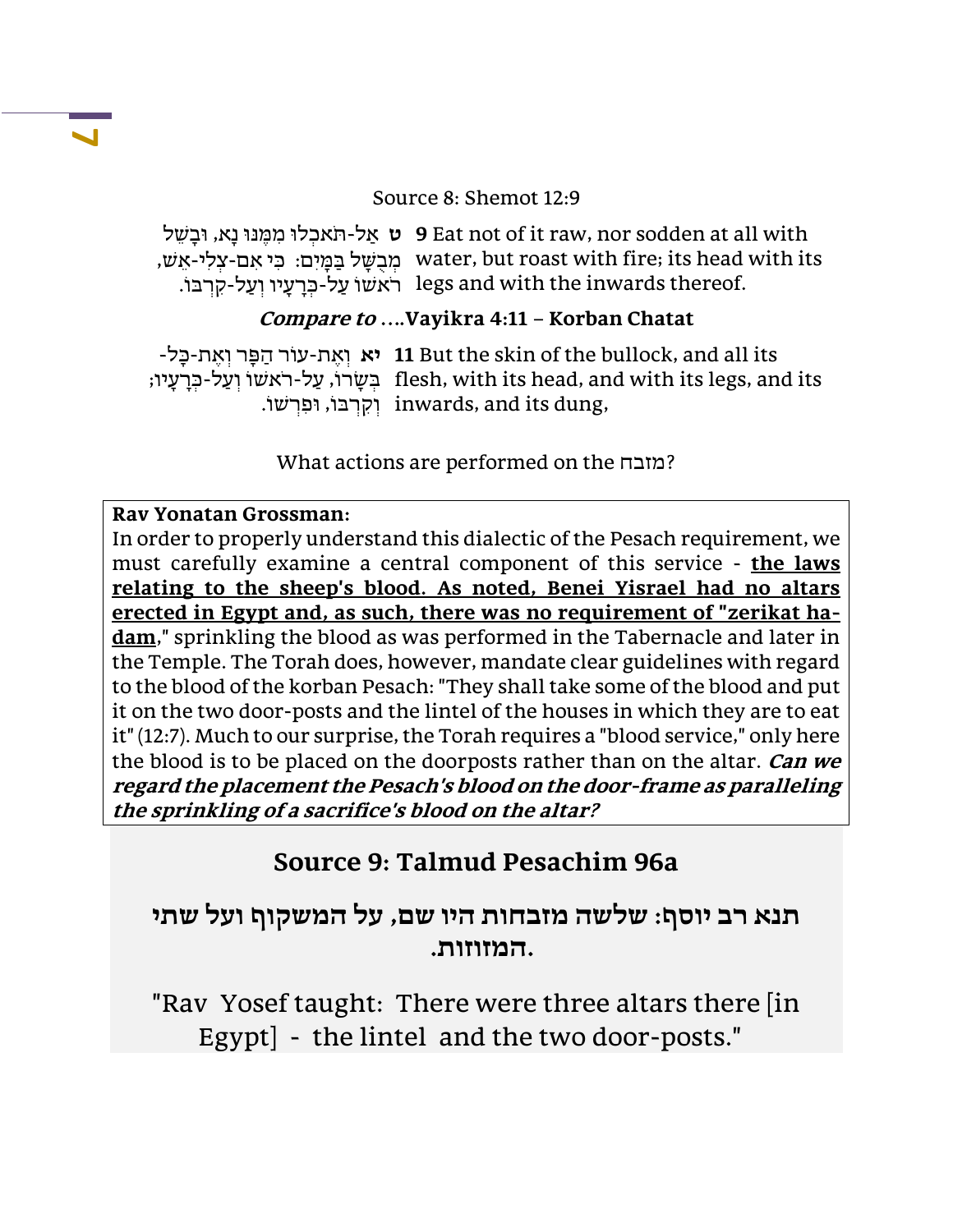**8** Furthermore, the verse in the context of the pesach - "And DIP into THE BLOOD that is in the basin and apply it to the lintel and to the two door posts" (12:22) - reminds us of the service conducted in the Tabernacle on the eighth day of its consecration: "He DIPPED his finger in THE BLOOD and put in on the horns of the altar" (Vayikra 9:9).

**Additional Sources (9): Emphasis on the House –Shemot Ch. 12**

**ד** וְ אִ ם-יִמְ ע ט ה בּ יִ ת, מִ הְ יוֹת מִ ש ּ הְ--ו ָל קח ה ּוא ּו ְש כנ ֹו ה ָּקרֹב אל- בִּיתוֹ, בְּמִכְסָת נִפָּשֹׁת: אִישׁ לִפְי אַכְלוֹ, תַּכֹסוּ עַל-הַשֶּׂה.

**ה** שֵׂה תָמִים זָכָר בֵּן-שָׁנָה, יִהְיֵה לָכֵם; מִן-הַכִּבָשִׂים וּמִן-הָעִזִּים, ִּת ָּקח ּו.

**ו** וְהָיָה לָכֵם לִמְשְׁמֵרֵת, עַד אַרְבָּעָה עָשָׂר יוֹם לַחֹדֵשׁ הַזֵּה; וְשָׁחֲטוּ ֹאֹתוֹ, כֹּל קְהַל עֲדַת-יִשְׂרָאֵל--בִּין הָעֲרְבָיִם.

**ז** וְ לָקְ חו,ּ מִ ן-ה דָּ ם, וְ נָתְ נוּ ע ל-ש ְ תּ י ה מְּ זוּזֹת, וְ ע ל-ה מּ ש ְ קוֹף--ע ל, הבתים, אשר-יֹאכלוּ אֹתוֹ, בַּהם.

ח וְאָכְלוּ אֶת-הַבָּשָׂר, בַלַיִלַה הַזֶּה: צְלִי-אֵשׁ וּמַצוֹת, עַל-מִרֹרִים יֹאכלהוּ.

"On the tenth of the month, take a lamb to a family, a lamb for the HOUSE, and if the HOUSE (hold) is to small for a lamb take it with a neighbor near to your HOUSE ... take the blood and put it on the doorposts and lintel of the HOUSE which you will eat in.."

יג וְהָיָה הַדָּם לָכֵם לִאת, **13** And the blood shall be to you for a ,על הַבָּתִּים אֲשֶׁר אַתֵּם שָׁם token upon the houses where ye are; וְ רָ אִ יתִ י א ת-ה דָּ ם, וּפָ ס חְ תִּ י and when I see the blood, I will pass עֲל כ ם; וְ לֹא-יִ הְ י ה בָ כ ם נ ג ף over you, and there shall no plague be לְמַשְׁחִית, בְּהַכֹּתִי בְּאֵרֶץ upon you to destroy you, when I smite מִצְרָיִם. the land of Egypt.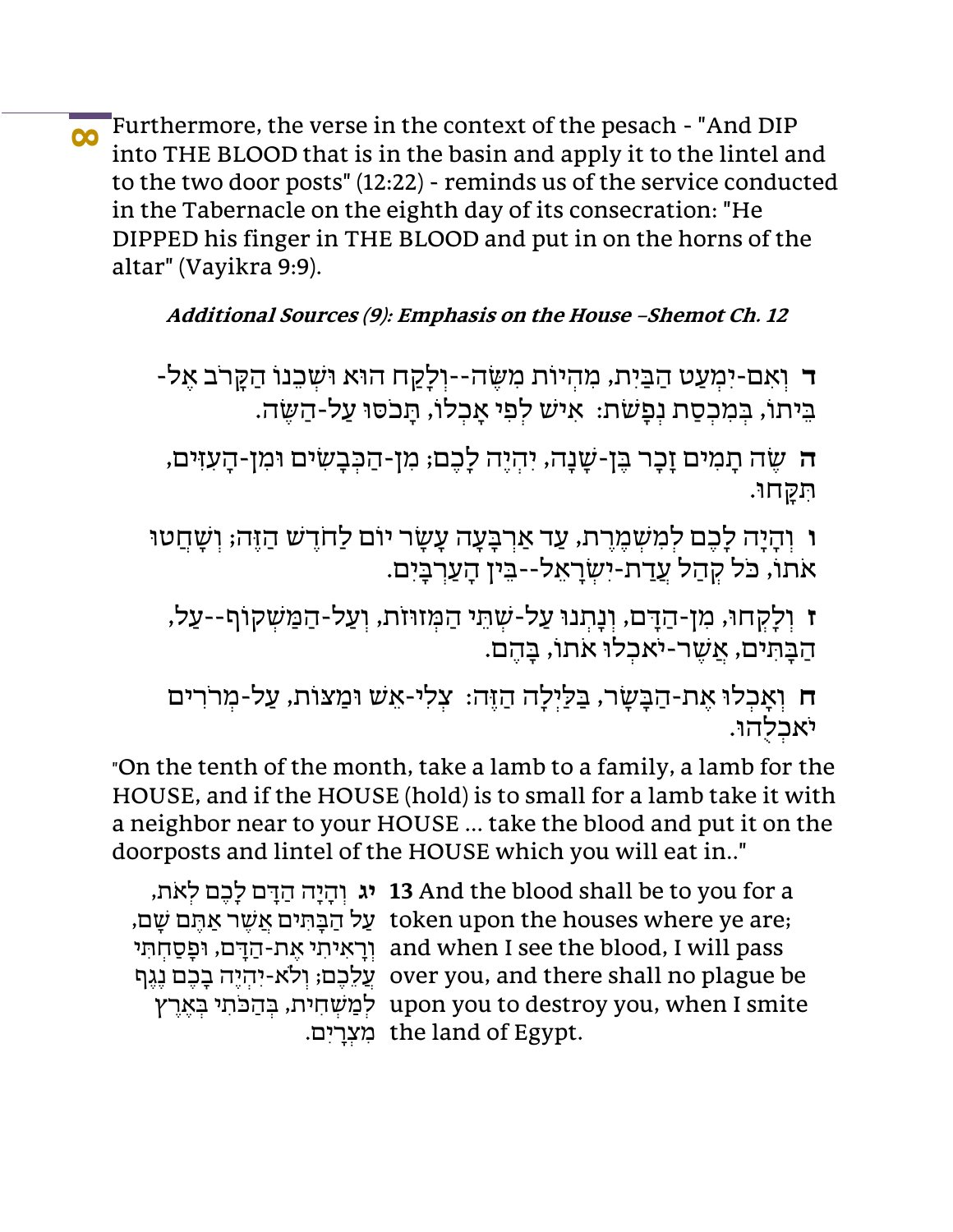**9**

-בג וְעָבַר יִהוָה, לִנְגֹף אֵת **23** For the LORD will pass through to -מִצְרַיִם, וְרָאָה אֵת-הַדָּם עַל smite the Egyptians; and when He ּ הַמַּשְׁקוֹף, וְעַל שִׁתֵּי הַמִּזוּזֹת; seeth the blood upon the lintel, and on the two side-posts, the LORD will pass וּפָסַח יִהוָה, עַל-הַפֵּתַח, וִלֹא -אֵל over the door, and will not suffer the יִתֵּן הַמַּשְׁחִית, לָבֹא אֵל ָבְּתֵּיכֶם לִנְגִּף. destroyer to come in unto your houses to smite you.

### **Why the focus on the home?**

**Rav Israel:** ..The prohibition to leave the house the entire night (12:22). This law limits the eating of the Paschal Lamb to a specific location. **This insistence is clearly reminiscent of the requirement to eat the Korban Pesach EXCLUSIVELY within the area prescribed by the walls of Jerusalem.**

Likewise, the issur of Chametz is reflected in the laws of the mizbeach. Chametz was forbidden upon the altar (see Shemot 23:18, Vayikra 2:11, 6:9-10).

**By placing the blood on our doorways, we are transforming our homes into a semi-altar.** What is the significance of this housealtar?

**The altar is God's place. It is where God's fire comes down from heaven (Vayikra 9:24; Melachim I 18:39) It is under God's protection**. Maybe we are saying exactly that. We are placing our protection in Hashem, and maybe that is the reason that the strange "mashchit" - God's destroying angel - cannot touch us.

Additionally, we may suggest that the daubing of the blood is some sort of Kappara - atonement. It is as if our homes became a mizbeach kappara - an atoning altar, atoning for all the idolatry that we had performed, and letting the Jewish nation become reborn anew. Much like the sacrifices of Yom Kippur, this night